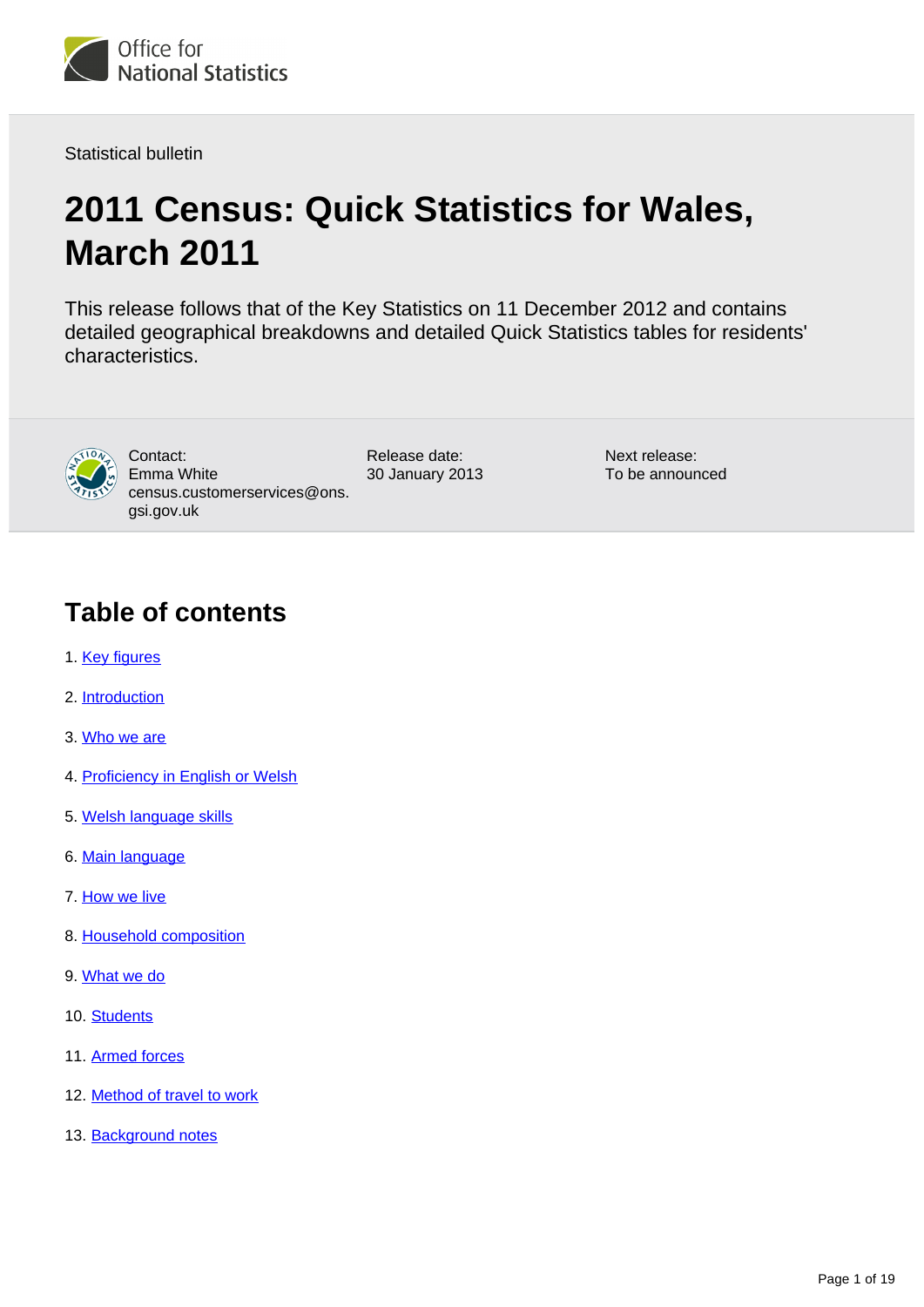## <span id="page-1-0"></span>**1. Key figures**

- On 27 March 2011, Wales had 3.1 million usual residents.
- Of those with a main language other than English or Welsh (three per cent, 84,000), 77 per cent (65,000) could speak English or Welsh very well or well.
- Nearly one fifth (19 per cent, 562,000) of usual residents in Wales aged three and over reported that they could speak Welsh.
- Ninety seven per cent (2.9 million) of usual residents in Wales aged three years and over reported English or Welsh as their main language in 2011.
- The second most reported main language in Wales was Polish (0.6 per cent, 17,000), followed by Arabic (0.2 per cent, 7,000).
- 1,100 usual residents used sign language, of which the majority (800) used British Sign Language.
- The percentage of usual residents living in a one-family married couple household where at least one household member was aged less than 65 decreased from 50 per cent, (1.4 million) in 2001 to 44 per cent (1.3 million) in 2011.
- The percentage of usual residents residing in a one-family cohabiting couple household where at least one household member was aged less than 65, increased from nine per cent (258,000) in 2001 to 12 per cent (367,000) in 2011.
- In 2011, seven per cent (204,000) of usual residents of Wales were full-time students aged 16 to 74, of whom 28 per cent (57,000) stated that they were employed at the time of the census.
- The percentage of the working population, aged 16 to 74, driving a car or van to work in Wales was 67 per cent (919,000) in 2011.

## <span id="page-1-1"></span>**2. Introduction**

This statistical release follows that of the [Key Statistics](http://www.ons.gov.uk/ons/rel/census/2011-census/key-statistics-for-unitary-authorities-in-wales/index.html) on 11 December 2012 and the Welsh Government bulletin on [First Results on the Welsh Language.](http://www.ons.gov.uk/ons/external-links/census-2011/welsh-government--2011-census--first-results-on-the-welsh-language.html) It contains more detailed geographical breakdowns of those tables and new detailed tables for some characteristics of the people living in Wales on 27 March 2011; for example on main language, method of travel to work and economic activity of students as self reported in the census. The census is unique because it is the only information source that measures these characteristics across the whole population.

This bulletin describes new census results at the national and regional geographical level. The supporting census estimates are available to the lowest level of census geography, the output area (OA) statistical geography hierarchy and also for wards. Later in 2013 cross tabulations of characteristics, such as by age, sex, or ethnicity will be published. This will provide an even richer and more valuable data source for the many users of the census helping us to understand who we are, how we live and what we do.

#### **About the census**

The census has collected information about the population every 10 years since 1801 (except in 1941). The latest census in England and Wales took place on 27 March 2011.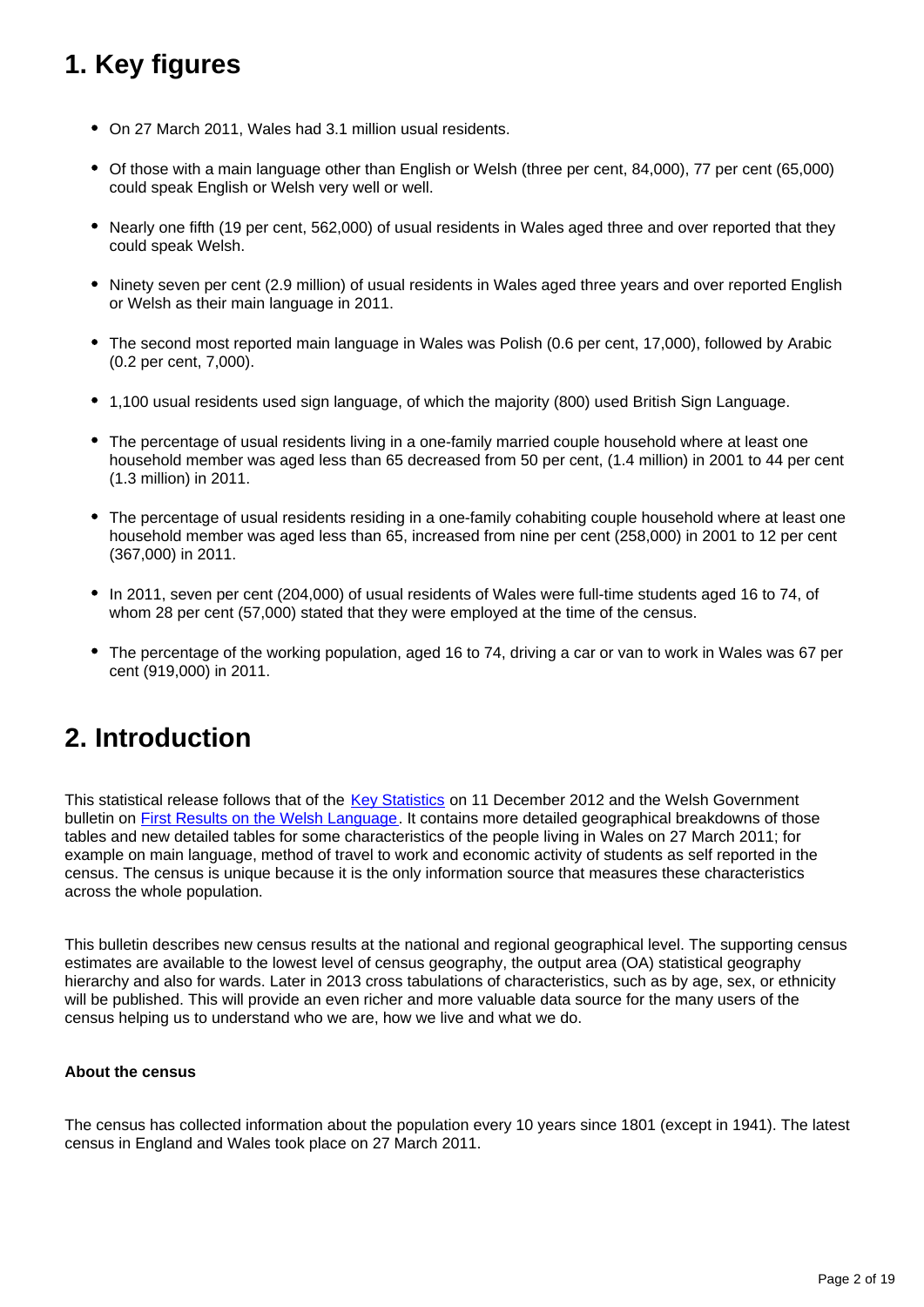Census estimates describe the characteristics of areas down to small geographies, and are used to understand similarities and differences in the population's characteristics locally, regionally and nationally. This information is used for planning and delivering services, for example information about ethnicity is used for equality monitoring, and method of travel to work is used for transportation and road planning. The census is the only comprehensive source of small area data, on topics such as Welsh language skills and language spoken. It is used to support policy makers in decision-making.

Further information about the census estimates, including details about the methodology used and information about how population subgroups are defined and estimated is available via the [2011 Census home page](http://www.ons.gov.uk/ons/guide-method/census/2011/index.html).

Personal census information is not shared with any other government department or national, regional or local bodies. The information collected is kept confidential by the Office for National Statistics (ONS), and is protected by law. Individual census records are not released for 100 years.

#### **About this release**

Statistics from the 2011 Census for England and Wales are being released in stages. More information on the planned releases can be found in the [2011 Census prospectus](http://www.ons.gov.uk/ons/guide-method/census/2011/census-data/2011-census-prospectus/index.html). This bulletin presents key findings for unitary authorities in Wales from the [Quick Statistics tables](http://ons.gov.uk/ons/publications/re-reference-tables.html?edition=tcm:77-296540) published on 30 January 2013. UK statistics will be compiled and published once the relevant data becomes available for all four countries: England, Wales, Scotland and Northern Ireland.

This bulletin is about the usually resident population and households. It does not refer to visitors or short-term residents. A usual resident is anyone who, on census day, 27 March 2011, was in the UK and had stayed or intended to stay in the UK for a period of 12 months or more, or had a permanent UK address and was outside the UK and intended to be outside the UK for less than 12 months.

Some [estimates from the 2011 Census have already been published](http://www.ons.gov.uk/ons/rel/census/2011-census/index.html). The first release included estimates of the usually resident population by age and sex, population by residence type, household estimates and estimates of numbers of short-term residents. This was followed by information on the number of usual residents in England and Wales who reported having a second address outside the unitary authority in which they were usually resident. In December 2012 information from the Key Statistics tables on topics such as health, ethnic group, level of qualification, country of birth, religion, economic activity, and tenure was published to the unitary authority level of geography.

In making comparisons with 2001, the census population estimates (by age and sex) have been compared to the [mid-year](http://www.ons.gov.uk/ons/rel/pop-estimate/population-estimates-for-uk--england-and-wales--scotland-and-northern-ireland/index.html) estimates for 2001. For other characteristics, comparisons are made with 2001 Census estimates; both sources provide a rounded estimate of 2.9 million usual residents in Wales. Footnotes are provided with tables and charts to identify the data sources used.

More detailed analyses of the census estimates are available for some topics. Three of these are published in parallel with this bulletin on the ONS website. They present analyses of [families,](http://www.ons.gov.uk/ons/rel/census/2011-census/key-statistics-and-quick-statistics-for-wards-and-output-areas-in-england-and-wales/rft-families-short-story.html) [general health](http://www.ons.gov.uk/ons/rel/census/2011-census/key-statistics-and-quick-statistics-for-wards-and-output-areas-in-england-and-wales/rpt-general-health-short-story.html) and [disability.](http://www.ons.gov.uk/ons/rel/census/2011-census/key-statistics-and-quick-statistics-for-wards-and-output-areas-in-england-and-wales/rpt-disability-short-story.html) Analysis of ethnicity, international migrants and religion were published alongside the [11 December release.](http://www.ons.gov.uk/ons/rel/census/2011-census/key-statistics-for-unitary-authorities-in-wales/index.html) Further analyses will be published during 2013.

Interactive [data visualisations](http://www.ons.gov.uk/ons/guide-method/census/2011/census-data/2011-census-interactive-content/index.html) developed by ONS are also available to aid interpretation of the results. Users can enter postcodes into the interactive maps to focus on specific areas.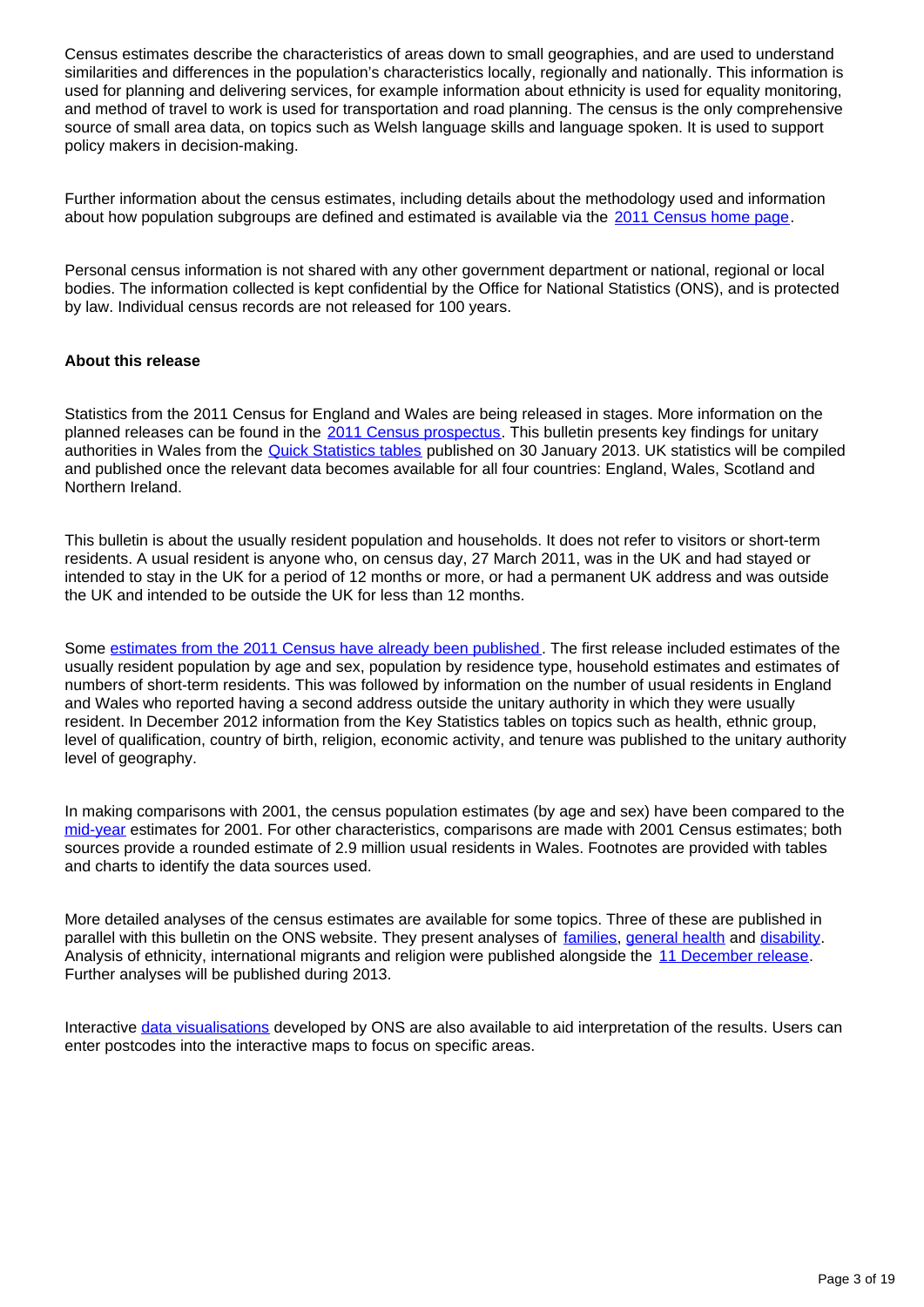## <span id="page-3-0"></span>**3. Who we are**

Information on the personal characteristics of the usually resident population has already been published and this bulletin builds on the messages in the [11 December 2012](http://www.ons.gov.uk/ons/rel/census/2011-census/key-statistics-for-unitary-authorities-in-wales/index.html) release which covered age and sex, health, religion, ethnic group, usual residents born outside the UK and household language. This included detailed analyses of [ethnicity,](http://www.ons.gov.uk/ons/rel/census/2011-census/key-statistics-for-local-authorities-in-england-and-wales/rpt-ethnicity.html) [international migrants](http://www.ons.gov.uk/ons/rel/census/2011-census/key-statistics-for-local-authorities-in-england-and-wales/rpt-international-migrants.html) and [religion estimates.](http://www.ons.gov.uk/ons/rel/census/2011-census/key-statistics-for-local-authorities-in-england-and-wales/rpt-religion.html)

The information in this section covers some of the information about the personal characteristics of the usually resident population of Wales as estimated by the 2011 Census. It covers our main language and Welsh language skills. More detailed analyses on [general health](http://www.ons.gov.uk/ons/rel/census/2011-census/key-statistics-and-quick-statistics-for-wards-and-output-areas-in-england-and-wales/rpt-general-health-short-story.html) and [disability](http://www.ons.gov.uk/ons/rel/census/2011-census/key-statistics-and-quick-statistics-for-wards-and-output-areas-in-england-and-wales/rpt-disability-short-story.html) have been published in parallel with this release.

- Ninety seven per cent (2.9 million) of usual residents in Wales aged three years and over reported English or Welsh as their main language.
- Of the remaining three per cent (84,000) with a main language other than English or Welsh, most (77 per cent, 65,000) could speak English or Welsh very well or well.
- The unitary authority in Wales with the highest proportion of usual residents aged three or over who reported a main language other than English or Welsh (eight per cent, 28,000) was Cardiff.
- Nearly one fifth (19 per cent, 562,000) of usual residents in Wales aged three and over reported that they could speak Welsh.
- The second most reported main language in Wales was Polish (0.6 per cent, 17,000), followed by Arabic (0.2 per cent, 7,000).
- 1,100 usual residents used sign language, of which the majority (800) used British Sign Language.

## <span id="page-3-1"></span>**4. Proficiency in English or Welsh**

The 2011 Census was the first to ask usual residents how well they could speak English (in England) and English or Welsh (in Wales)<sup>1</sup> if it was not their main language.

In Wales, three per cent (84,000) of people aged three and over reported a main language other than English or Welsh<sup>2</sup>. Of this group 39 per cent (33,000) could speak English or Welsh very well, 38 per cent (32,000) could speak English or Welsh well, 19 per cent (16,000) could speak English or Welsh but not well and four per cent (4,000) could not speak English or Welsh at all. The group who could not speak English or Welsh at all represented 0.1 per cent (4,000) of the usually resident population aged three years and over.

Figure 1 shows that the unitary authority of Cardiff has the highest proportion (eight per cent, 28,000) of usual residents aged three and over who reported a main language other than English or Welsh,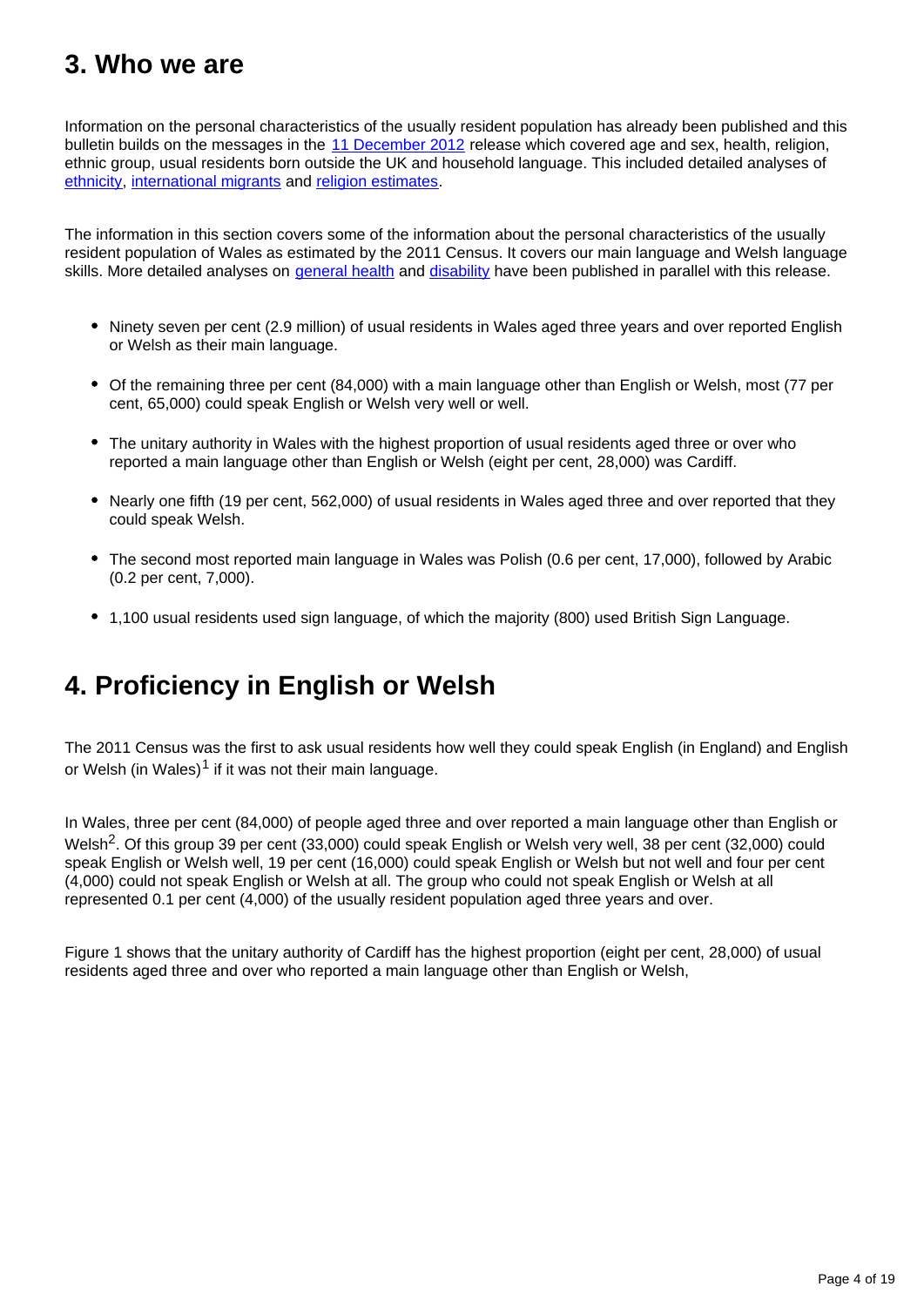#### **Figure 1: Main language not English or Welsh**



#### **England, Wales, Wales unitary authorities, 2011, usual residents aged three and over**

#### **Source: Census - Office for National Statistics**

#### **Notes:**

1. Main language not English in England as data on Welsh language was only collected in Wales.

The percentage of usual residents in Wales aged three and over whose main language was not English or Welsh but could speak English or Welsh very well was three percentage points lower than in England (42 per cent, 1.7 million).

In each of the other three categories; speaks English or Welsh well, cannot speak English or Welsh well or cannot speak English or Welsh, the percentage of responses in Wales was larger than the percentage in England.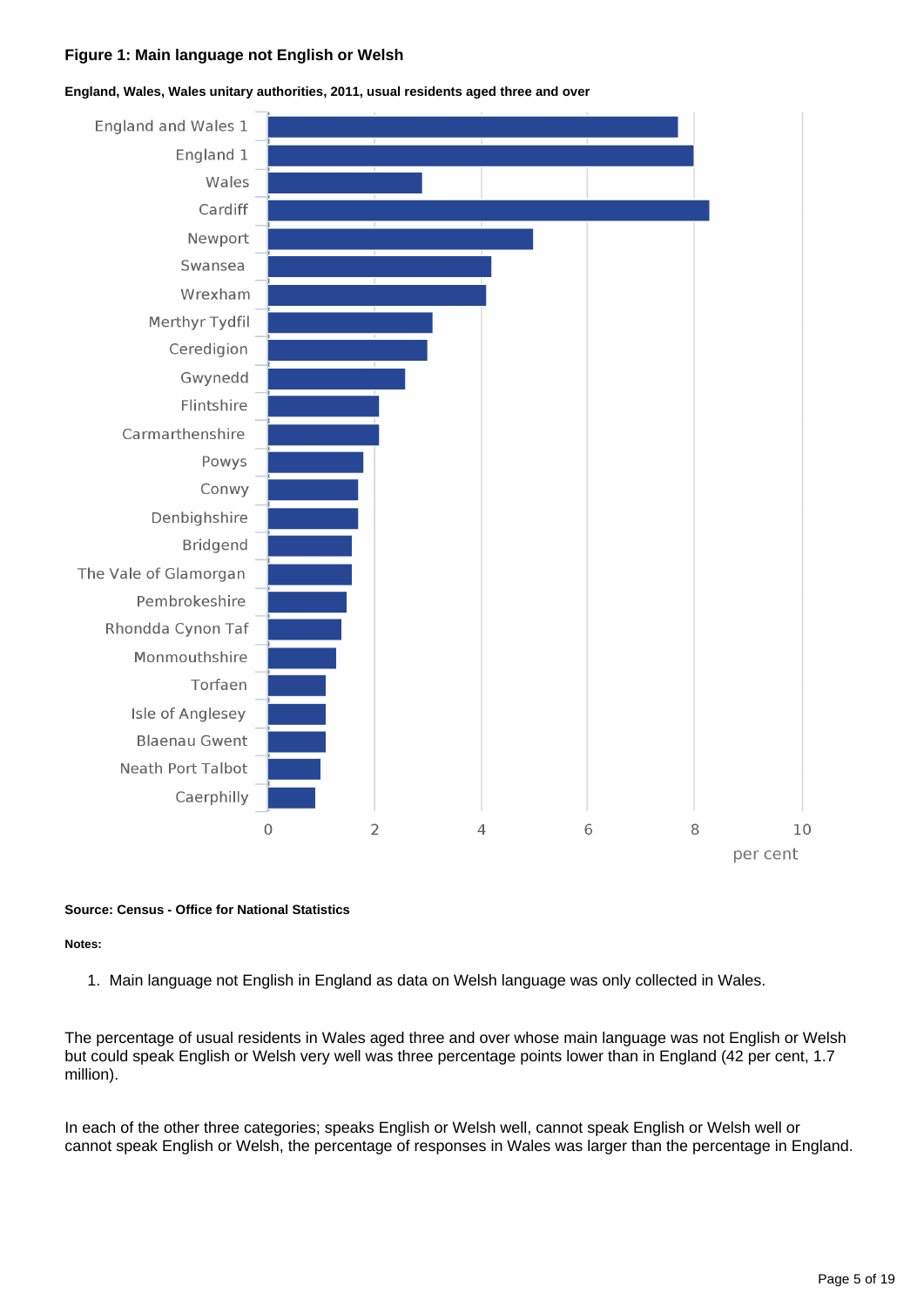#### **Figure 2: Proficiency in English or Welsh**



**England, Wales, 2011, usual residents aged three and over where main language not English or Welsh**

#### **Source: Census - Office for National Statistics**

#### **Notes:**

1. Main language not English in England as data on Welsh language was only collected in Wales.

For those usual residents whose main language was not English or Welsh the percentage who spoke English very well or well varied from 59 per cent (1,000) in Merthyr Tydfil to 87 per cent (2,000) in Ceredigion. The percentage who not could speak English or Welsh at all varied between two per cent (18) in Monmouthshire and nine per cent (356) in Carmarthenshire.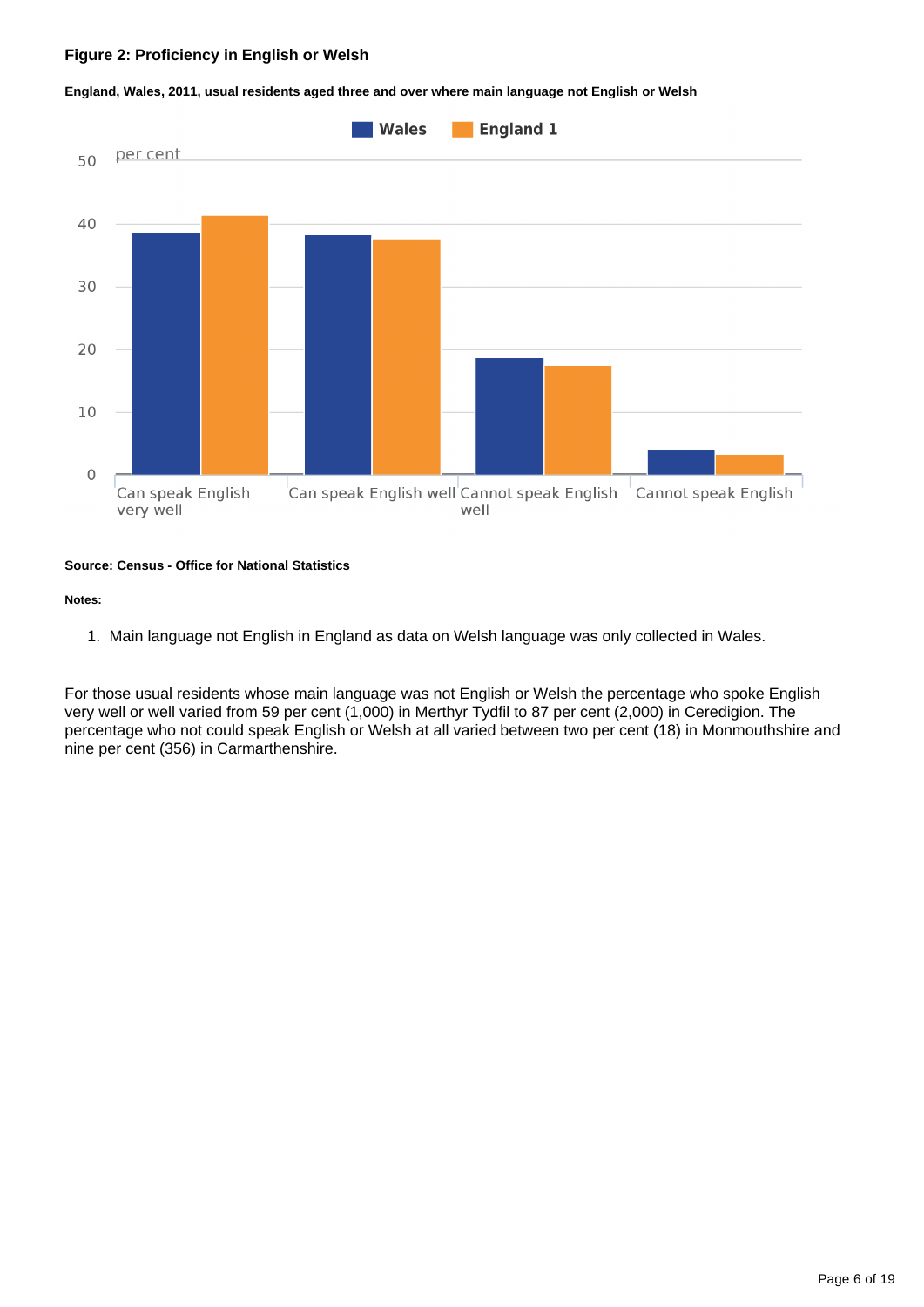#### **Figure 3: Proficiency in English or Welsh at unitary authority level**

**England, Wales, Wales unitary authorities, 2011, usual residents aged three and over where main language not English or Welsh**



#### **Source: Census - Office for National Statistics**

#### **Notes:**

1. Main language not English in England as data on Welsh language was only collected in Wales.

Information on main language and proficiency in English or Welsh is provided in tables [QS204EW \(183.5 Kb](http://www.ons.gov.uk/ons/rel/census/2011-census/key-statistics-and-quick-statistics-for-electoral-divisions-and-output-areas-in-wales/rft-qs204ew.xls)  [Excel sheet\)](http://www.ons.gov.uk/ons/rel/census/2011-census/key-statistics-and-quick-statistics-for-electoral-divisions-and-output-areas-in-wales/rft-qs204ew.xls) and [QS205EW \(79.5 Kb Excel sheet\).](http://www.ons.gov.uk/ons/rel/census/2011-census/key-statistics-and-quick-statistics-for-electoral-divisions-and-output-areas-in-wales/rft-qs205ew.xls) A more detailed analysis of the language tables will be published during 2013.

### **Notes for Proficiency in English or Welsh**

- 1. The main language question in Wales asked respondents whether they spoke English or Welsh as their main language, however it did not allow them to record which language was their main language.
- 2. The main language question asks what a person's main language is and does not take into account languages they may be equally fluent in, but do not consider their main language. For example a person who considers their main language to be English but also speaks Polish fluently will be included in the English category and not the Polish category.

## <span id="page-6-0"></span>**5. Welsh language skills**

In Wales an additional question was included on the census questionnaire that asked respondents if they could understand, speak, read or write Welsh.

Table 1 shows that in 2011, 19 per cent (562,000) of usual residents in Wales aged three and over reported that they could speak Welsh.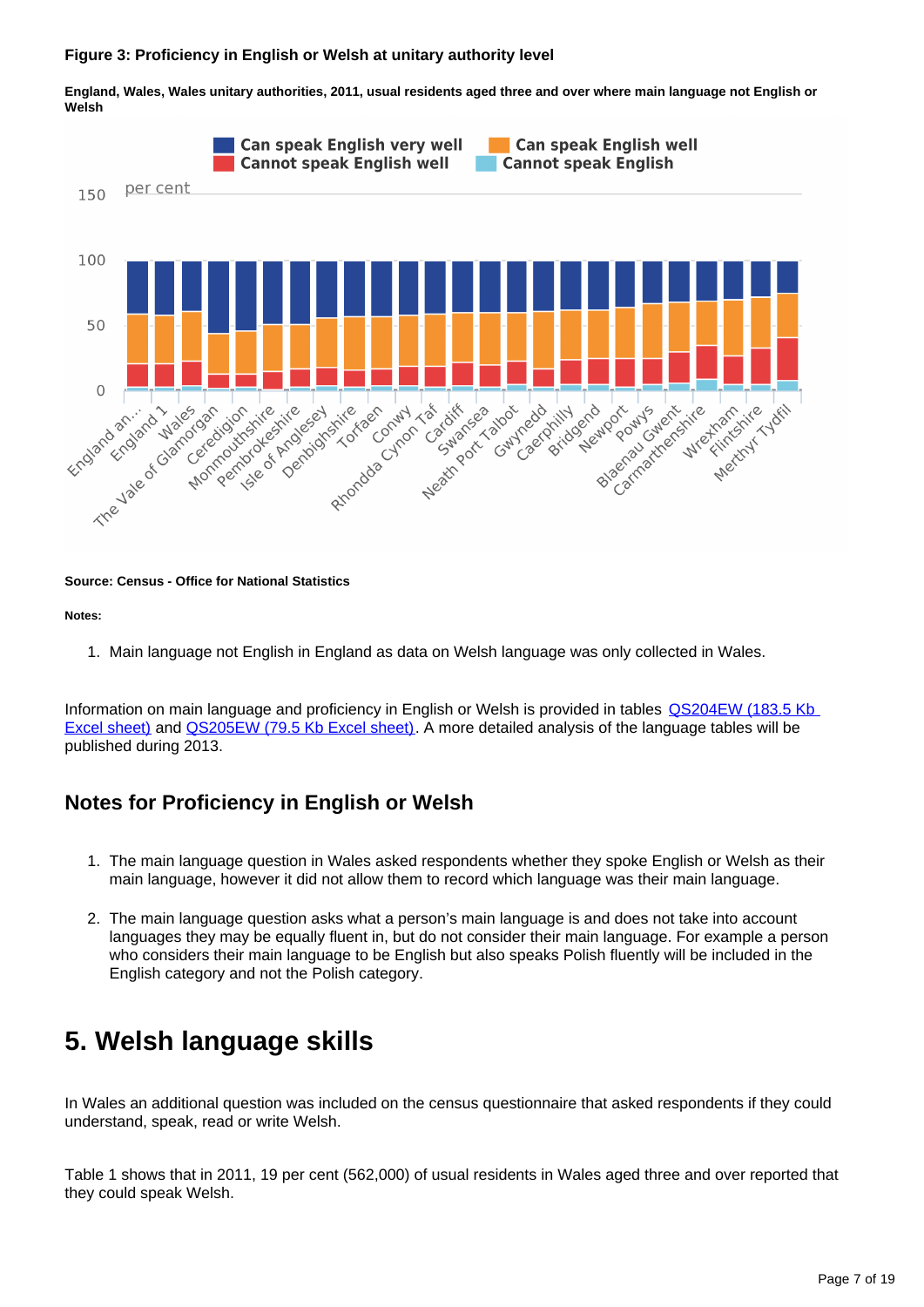The unitary authority with the smallest percentage of usual residents aged three and over who reported they could speak Welsh was Blaenau Gwent (eight per cent, 5,000). Blaenau Gwent also had the smallest percentage of usual residents aged three and over who could 'Understand spoken Welsh', 'Read Welsh', 'Write Welsh' and 'Speak, read or write Welsh'.

Gwynedd was the unitary authority with the largest percentage of usual residents aged three and over who reported they could speak Welsh, with 65 per cent (77,000) of respondents in this category, it was also the unitary authority with the largest percentage of usual residents aged three and over in other categories.

#### **Table 1: Welsh language skills**

Wales, Wales unitary authorities, 2011, usual residents aged three and over

| Per cent                 |                                |                    |                   |                  |                                             |  |  |  |  |
|--------------------------|--------------------------------|--------------------|-------------------|------------------|---------------------------------------------|--|--|--|--|
| <b>Unitary Authority</b> | Can understand spoken<br>Welsh | Can speak<br>Welsh | Can read<br>Welsh | Welsh            | Can write Can speak, read or write<br>Welsh |  |  |  |  |
| Gwynedd                  | 67                             | 65                 | 60                | 57               | 67                                          |  |  |  |  |
| Isle of Anglesey         | 63                             | 57                 | 51                | 46               | 59                                          |  |  |  |  |
| Ceredigion               | 52                             | 47                 | 44                | 40               | 49                                          |  |  |  |  |
| Carmarthenshire          | 52                             | 44                 | 39                | 34               | 46                                          |  |  |  |  |
| Conwy                    | 35                             | 27                 | 25                | 22               | 30                                          |  |  |  |  |
| Denbighshire             | 31                             | 25                 | 23                | 20               | 27                                          |  |  |  |  |
| Powys                    | 24                             | 19                 | 18                | 15               | 21                                          |  |  |  |  |
| Pembrokeshire            | 24                             | 19                 | 18                | 15               | 21                                          |  |  |  |  |
| <b>Neath Port Talbot</b> | 21                             | 15                 | 15                | 12               | 18                                          |  |  |  |  |
| Wrexham                  | 18                             | 13                 | 13                | 10               | 15                                          |  |  |  |  |
| Flintshire               | 17                             | 13                 | 13                | 10               | 15                                          |  |  |  |  |
| Swansea                  | 16                             | 11                 | 12                | $\boldsymbol{9}$ | 14                                          |  |  |  |  |
| Rhondda Cynon<br>Taf     | 16                             | 12                 | 14                | 11               | 15                                          |  |  |  |  |
| Cardiff                  | 13                             | 11                 | 11                | 10               | 13                                          |  |  |  |  |
| The Vale of<br>Glamorgan | 13                             | 11                 | 11                | 9                | 13                                          |  |  |  |  |
| <b>Bridgend</b>          | 13                             | 10                 | 11                | 8                | 13                                          |  |  |  |  |
| Caerphilly               | 13                             | 11                 | 11                | $\boldsymbol{9}$ | 13                                          |  |  |  |  |
| Merthyr Tydfil           | 12                             | 9                  | 10                | $\overline{7}$   | 12                                          |  |  |  |  |
| Monmouthshire            | 11                             | 10                 | 9                 | 8                | 12                                          |  |  |  |  |
| Torfaen                  | 10                             | 10                 | $\boldsymbol{9}$  | 8                | 11                                          |  |  |  |  |
| Newport                  | 10                             | 9                  | $\boldsymbol{9}$  | 8                | 11                                          |  |  |  |  |
| <b>Blaenau Gwent</b>     | $\boldsymbol{9}$               | 8                  | $\overline{7}$    | $\overline{7}$   | $9\,$                                       |  |  |  |  |
| Wales                    | 23                             | 19                 | 18                | 16               | 21                                          |  |  |  |  |

Source: Office for National Statistics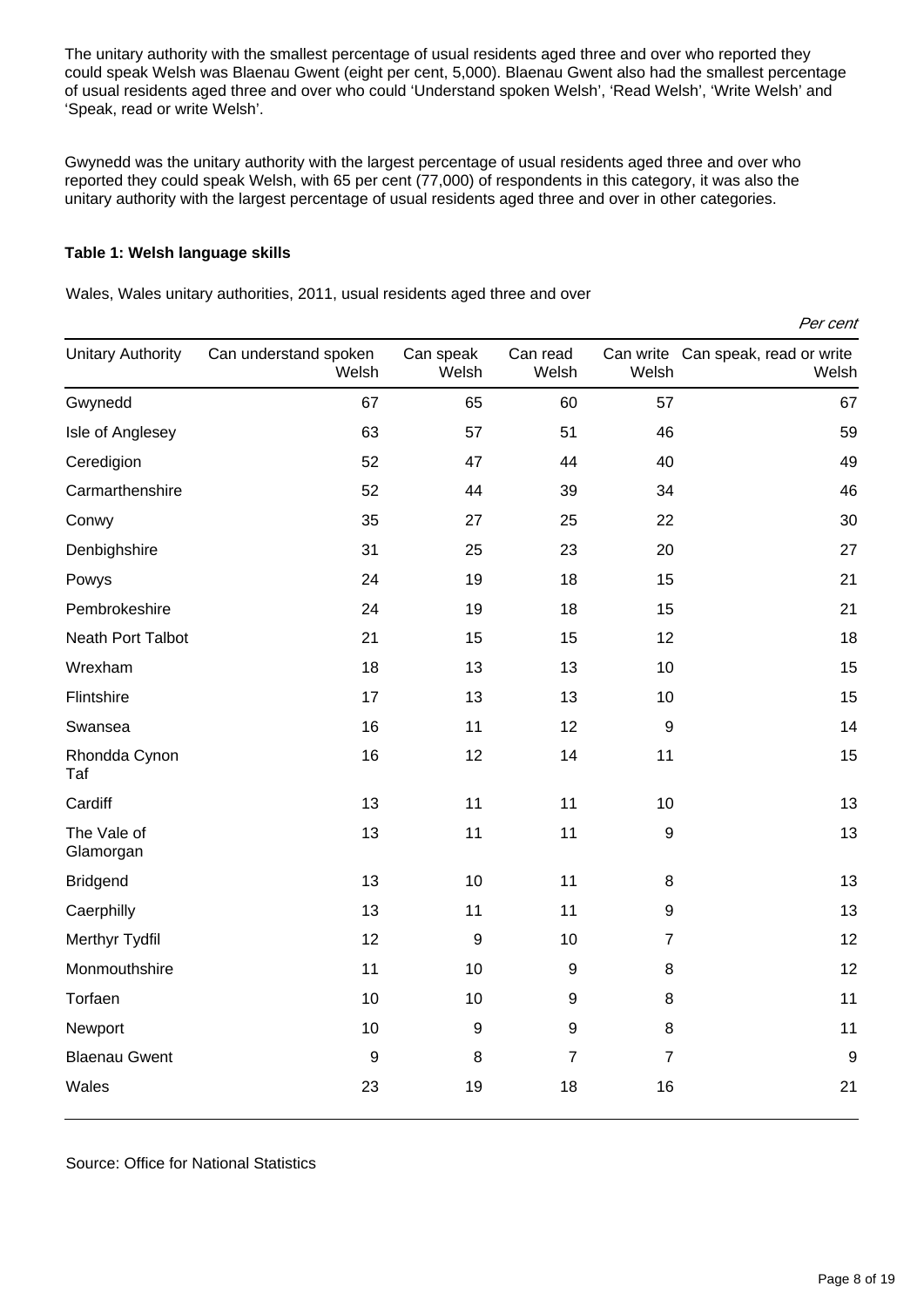Information on Welsh language skills is provided in table **QS206WA** (110.5 Kb Excel sheet) and QS207WA [\(115.5 Kb Excel sheet\)](http://www.ons.gov.uk/ons/rel/census/2011-census/key-statistics-for-local-authorities-in-england-and-wales/rft-table-qs207wa.xls). A more detailed analysis of the Welsh language tables at local level has been produced by the [Welsh Government](http://www.ons.gov.uk/ons/external-links/census-2011/welsh-government--2011census--welsh-language-skills.html).

## <span id="page-8-0"></span>**6. Main language**

The 2011 Census was the first to collect information on language <sup>1</sup>. The Key Statistics release of 11 December 2012 included information on **household language**. In 2011, all usual residents in 97 per cent (1.3 million) of households in Wales spoke English or Welsh<sup>2</sup> as a main language<sup>3</sup>. In a further one per cent (18,000) of households at least one adult spoke English or Welsh as a main language and in less than one per cent (3,000) of households no adults but at least one child spoke English or Welsh as a main language. In the remaining two per cent (22,000) of households there were no residents who had English or Welsh as a main language.

Table 2 shows that English or Welsh<sup>4</sup> was reported as the main language in Wales for 97 per cent (2.9 million) of usual residents aged three and over in 2011. The remaining three per cent (84,000) had a different main language but may have still used English or Welsh at some level of proficiency.

After English and Welsh, the next most widely reported main language was Polish (0.6 per cent, 17,000), followed by Arabic (0.2 per cent, 7,000). Of the 20 most reported main languages, four were South Asian languages and eight were European languages.

The North East had the highest percentage (97 per cent, 2.4 million) of people who reported English as their main language, followed by Wales (97 per cent, 2.9 million), whereas London had the lowest percentage (78 per cent, 6.1 million).

1,100 usual residents used sign language, of which the majority (800) used British Sign Language.

Cardiff, the most ethnically diverse unitary authority in Wales, was the unitary authority with the lowest percentage of usual residents aged three and over reporting English or Welsh as a main language (92 per cent, 305,000).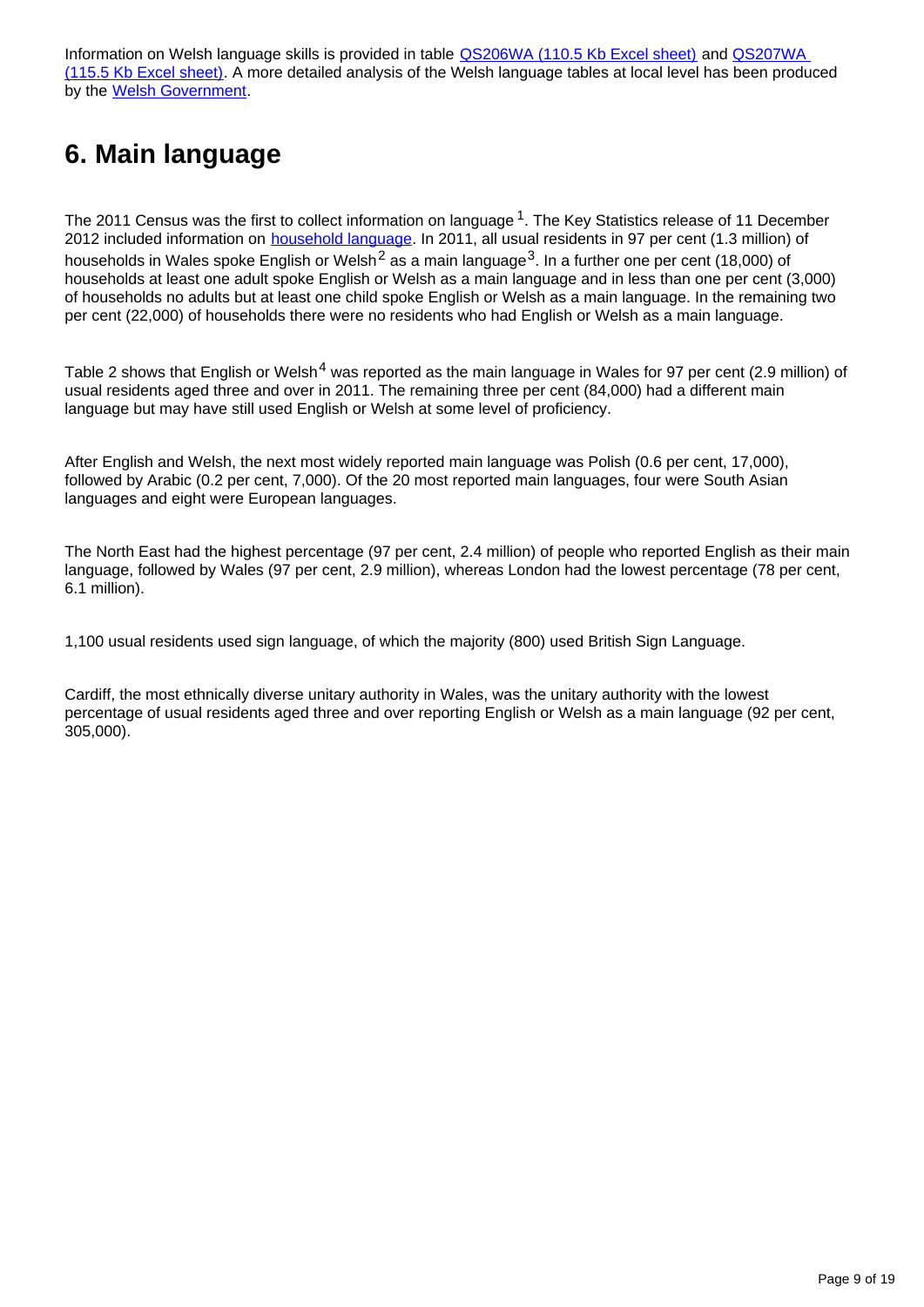#### **Table 2: Twenty most reported main languages**

Wales, 2011, usual residents aged three and over

|                                        | Thousands, per cent |          |  |
|----------------------------------------|---------------------|----------|--|
| Main Language                          | Number              | Per cent |  |
| English (English or Welsh if in Wales) | 2871.4              | 97.14    |  |
| Polish                                 | 17.0                | 0.58     |  |
| Arabic                                 | 6.8                 | 0.23     |  |
| All other Chinese <sup>1</sup>         | 6.0                 | 0.20     |  |
| Bengali (with Sylheti and Chatgaya)    | 5.2                 | 0.18     |  |
| Tagalog/Filipino                       | 2.7                 | 0.09     |  |
| Portuguese                             | 2.5                 | 0.08     |  |
| Urdu                                   | 2.4                 | 0.08     |  |
| French                                 | 2.1                 | 0.07     |  |
| German                                 | 2.1                 | 0.07     |  |
| Italian                                | 1.7                 | 0.06     |  |
| Spanish                                | 1.7                 | 0.06     |  |
| Panjabi                                | 1.7                 | 0.06     |  |
| Somali                                 | 1.5                 | 0.05     |  |
| Malayalam                              | 1.5                 | 0.05     |  |
| Slovak                                 | 1.4                 | 0.05     |  |
| <b>Cantonese Chinese</b>               | 1.4                 | 0.05     |  |
| Turkish                                | 1.3                 | 0.05     |  |
| Persian/Farsi                          | 1.2                 | 0.04     |  |
| Lithuanian                             | 1.1                 | 0.04     |  |

Source: Office for National Statistics, 2011 Census data from QS204EW.

#### **Notes:**

1. All other Chinese excludes Mandarin Chinese and Cantonese Chinese.

As in England, Polish was the most widely reported main language other than English or Welsh (or English in England). However the 20 most reported languages in Wales were different from those in England; for example the East Asian language Tagalog/Filipino is the sixth most reported main language in Wales (0.1 per cent, 2,700) but nineteenth in England (0.1 per cent, 68,000), Panjabi is the thirteenth most reported main language in Wales (0.1 percent, 1,700) while it is third in England (0.5 per cent, 272,000), and Gujarati is the thirty second most reported main language in Wales (0.03 per cent, 900) whereas in England it is the sixth most reported main language (0.4 per cent, 212,000).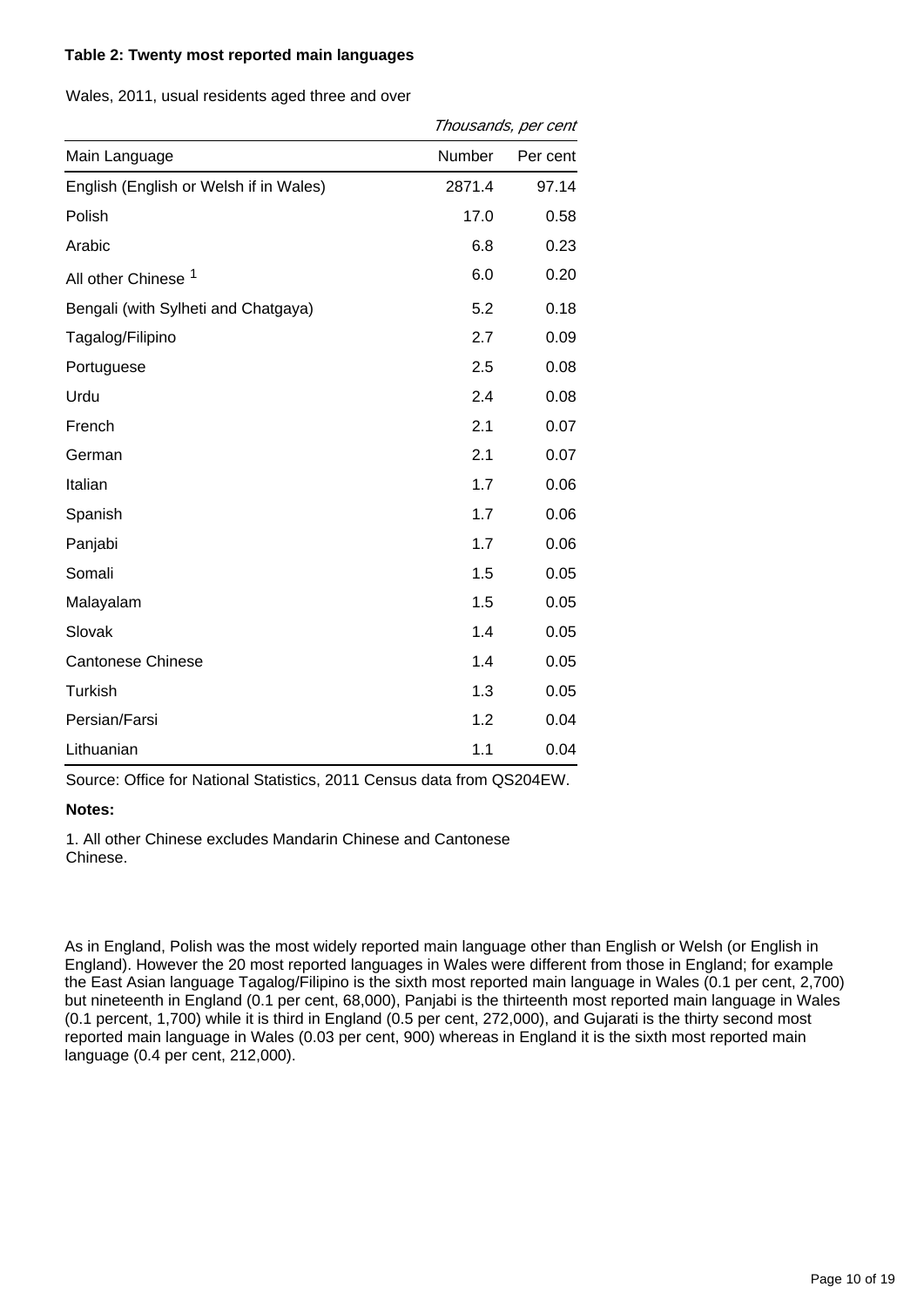#### **Figure 4: Ten most reported main languages in Wales other than English or Welsh**





#### **Source: Census - Office for National Statistics**

#### **Notes:**

- 1. All other Chinese excludes Mandarin Chinese and Cantonese Chinese.
- 2. English only in England

Information on main language is provided in table [QS204EW \(183.5 Kb Excel sheet\).](http://www.ons.gov.uk/ons/rel/census/2011-census/key-statistics-and-quick-statistics-for-electoral-divisions-and-output-areas-in-wales/rft-qs204ew.xls) A more detailed analysis of the language tables will be published during 2013.

### **Notes for main language**

- 1. A more detailed analysis on the language tables will be published in the first half of 2013.
- 2. The main language question in Wales asked respondents whether they spoke English or Welsh as their main language, however it did not allow them to record which language was their main language.
- 3. The main language question asks what a person's main language is and does not take into account languages they may be equally fluent in, but do not consider their main language. For example a person who considers their main language to be English but also speaks Polish fluently will be included in the English category and not the Polish category.
- 4. English only in England.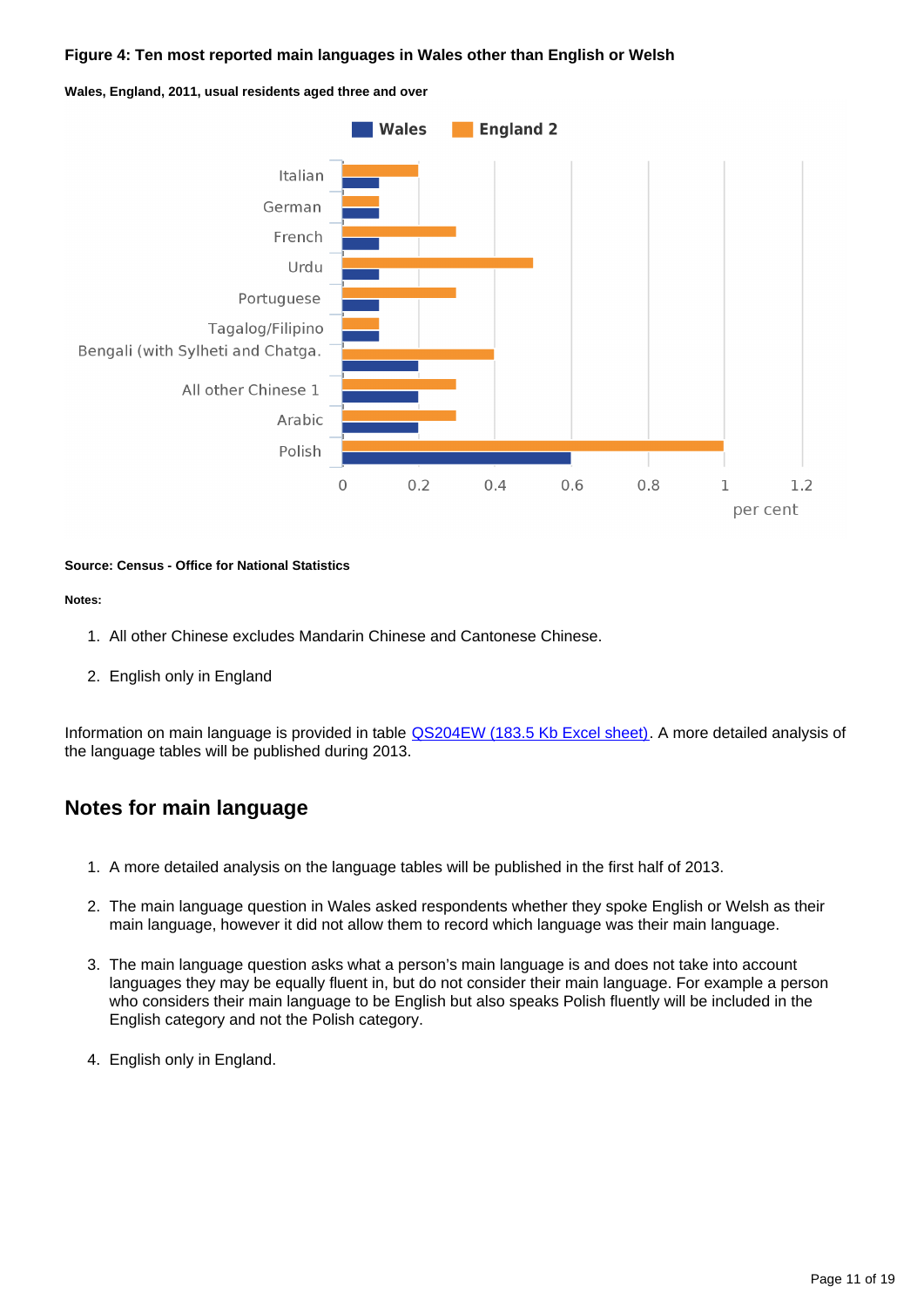## <span id="page-11-0"></span>**7. How we live**

Information on households and communal establishments has already been published and this bulletin builds on the results in the [11 December 2012](http://www.ons.gov.uk/ons/rel/census/2011-census/key-statistics-for-unitary-authorities-in-wales/index.html) release which covered accommodation and tenure, rooms, bedrooms and central heating, car or van availability, marital status, household composition and residents in communal establishments. This section presents key findings on household composition.

A more detailed analysis of [households and families](http://www.ons.gov.uk/ons/rel/census/2011-census/key-statistics-and-quick-statistics-for-wards-and-output-areas-in-england-and-wales/rft-families-short-story.html) has been published in parallel with this release.

- The percentage of usual residents living in one person households in 2011 was 13 per cent (401,000), one percentage point higher than in 2001 (12 per cent, 352,000).
- The percentage of usual residents<sup>1</sup> living in a one family<sup>2</sup> married couple household decreased six percentage points from 50 per cent (1.4 million) in 2001 to 44 per cent (1.3 million) in 2011.
- The percentage of usual residents<sup>1</sup> living in a one family<sup>2</sup> cohabiting couple household increased by three percentage points from nine per cent (258,000) in 2001 to 12 per cent (367,000) in 2011.
- The percentage of usual residents<sup>1</sup> who lived in a one family  $2$  lone parent household increased by one percentage point from 12 per cent (333,000) in 2001 to 13 per cent (378,000) in 2011.
- **•** Less than one percent (3,000) of usual residents<sup>1</sup> reported living in a one family <sup>2</sup> civil partnership household in 2011.

### **Notes for how we live**

- 1. Where at least one household member was aged less than 65.
- 2. A family is defined as a married, civil partnered or cohabiting couple with or without child(ren), or a lone parent with at least one child. Child(ren) may be dependent or non-dependent. If the child has children of their own they are classed as a separate family. Multiple family households are included in 'other households'.

## <span id="page-11-1"></span>**8. Household composition**

A household is defined as one person living alone; or a group of people (not necessarily related) living at the same address who share cooking facilities and share a living room or sitting room or dining area. The household population excludes those persons living in a communal establishment.

The total number of households in Wales in 2011 was 1.3 million, an increase of eight per cent from 1.2 million in 2001.

In 2011, 13 per cent (401,000) of usual residents in households in Wales lived alone. This is one percentage point higher than in 2001 (12 per cent, 352,000). Of the usually resident population who lived alone 44 per cent (178,000) were aged 65 and over.

In 2011, 77 per cent (2.3 million) of usual residents were living in households consisting of one family  $1$  only. This is a two percentage point decrease in usual residents since 2001 when 79 per cent (2.3 million) of usual residents lived in one family households.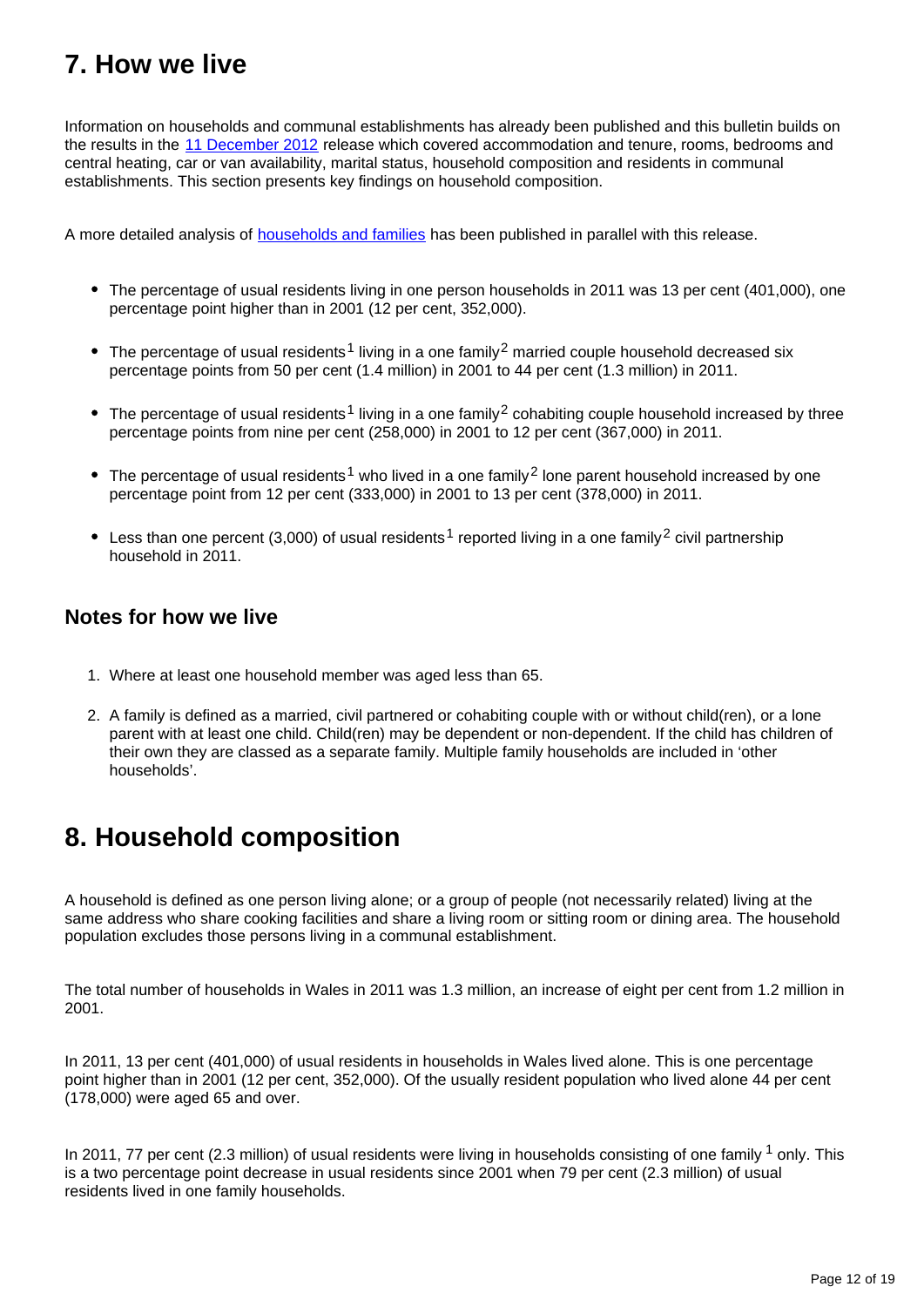As can be seen in Table 3, between 2001 and 2011 the percentage of usual residents  $2$  living in one family married couple households decreased from 50 per cent (1.4 million) in 2001 to 44 per cent (1.3 million) in 2011. The percentage of usual residents<sup>2</sup> living in a one family cohabiting couple household increased by three percentage points between 2001 and 2011 from nine per cent (258,000) to 12 per cent (367,000). The percentage of usual residents<sup>2</sup> living in a one family lone parent household also increased between 2001 and 2011 from 12 per cent (333,000) to 13 per cent (378,000).

Less than one per cent (3,000) of usual residents<sup>2</sup> reported living in a one family civil partnership household in 2011.

#### **Table 3: Household composition**

Wales, 2001 and 2011, Usual residents living in households; households

|      |                                 |                 |          |            | Thousands, per cent |
|------|---------------------------------|-----------------|----------|------------|---------------------|
| Year | Household composition           | Usual residents |          | Households |                     |
|      |                                 | Number          | Per cent | Number     | Per cent            |
| 2001 | One person households           | 352             | 12.3     | 352        | 29.1                |
|      | One family only                 | 2,252           | 78.7     | 784        | 64.9                |
|      | Aged 65 and over <sup>1</sup>   | 233             | 8.1      | 116        | 9.6                 |
|      | Married couple                  | 1,429           | 50.0     | 449        | 37.2                |
|      | Civil partnerships <sup>2</sup> | -               | ۰        |            | ۰                   |
|      | Cohabiting couple               | 258             | 9.0      | 90         | 7.5                 |
|      | Lone parents                    | 333             | 11.6     | 129        | 10.6                |
|      | <b>Other households</b>         | 255             | 8.9      | 72         | 6.0                 |
| 2011 | One person households           | 401             | 13.3     | 401        | 30.8                |
|      | One family only                 | 2,306           | 76.6     | 817        | 62.8                |
|      | Aged 65 and over <sup>1</sup>   | 232             | 7.7      | 116        | 8.9                 |
|      | Married couple                  | 1,327           | 44.1     | 427        | 32.7                |
|      | Civil partnerships <sup>2</sup> | 3               | 0.1      | 1          | 0.1                 |
|      | Cohabiting couple               | 367             | 12.2     | 126        | 9.7                 |
|      | Lone parents                    | 378             | 12.6     | 148        | 11.4                |
|      | <b>Other households</b>         | 304             | 10.1     | 84         | 6.5                 |

Source: Office for National Statistics

#### **Notes:**

1. The 2001 data is for households consisting of female usual residents aged 60 and over, and male usual residents aged 65 and over.

2. The 2011 Census collected information on civil partnerships for the first time, reflecting the fact that the Civil Partnership Act 2004 came into effect in the UK on 5 December 2005.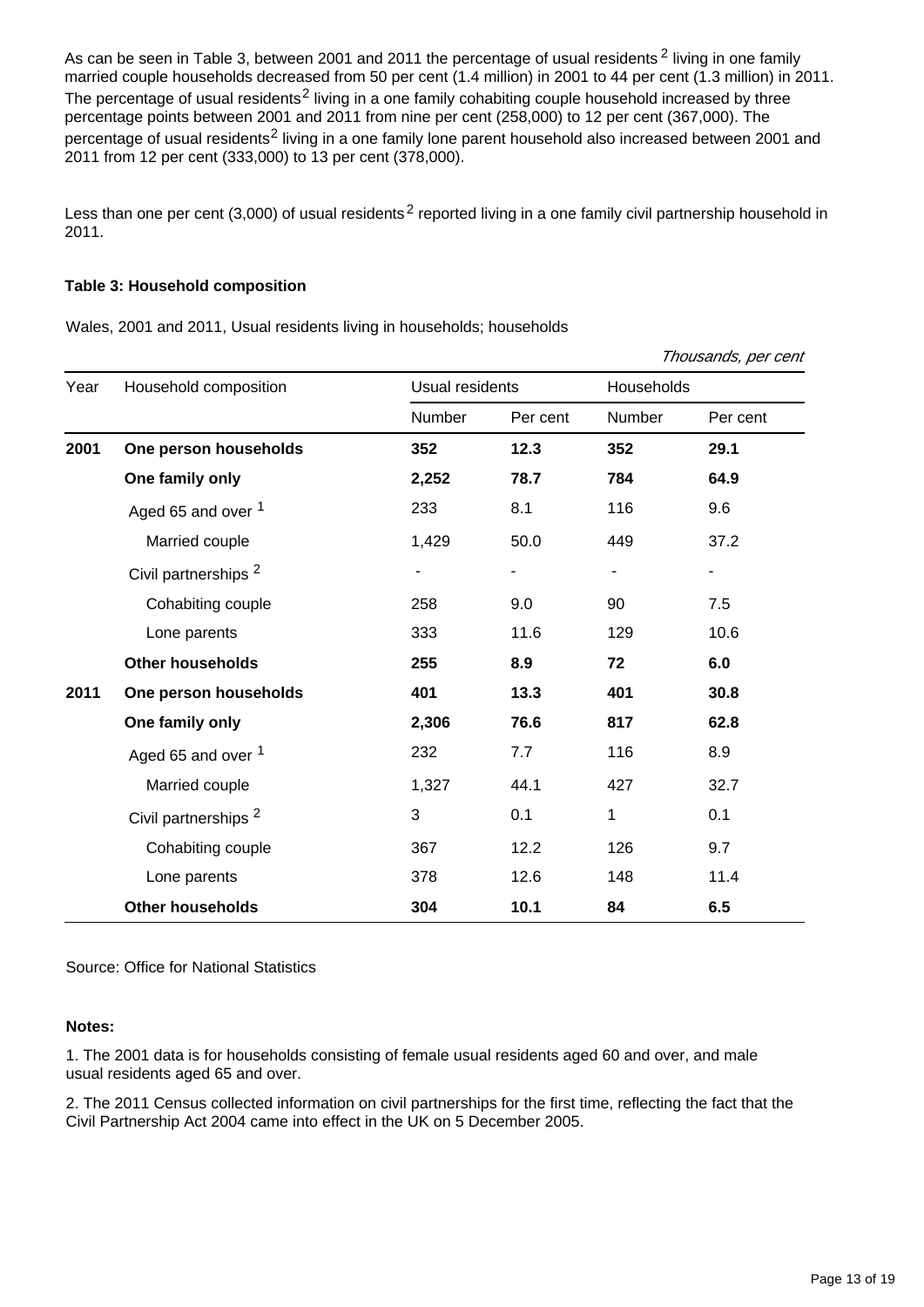Households consisting of usual residents other than one person or one family include those where all members were related (for example siblings living together or households containing more than three generations) and unrelated students or professionals living together. The percentage of usual residents living in these households increased between 2001 and 2011, from nine per cent (255,000) to 10 per cent (304,000).

Information on household composition and families is provided in tables [QS112EW \(110 Kb Excel sheet\)](http://www.ons.gov.uk/ons/rel/census/2011-census/key-statistics-and-quick-statistics-for-electoral-divisions-and-output-areas-in-wales/rft-qs112ew.xls) and [QS113EW \(109.5 Kb Excel sheet\).](http://www.ons.gov.uk/ons/rel/census/2011-census/key-statistics-and-quick-statistics-for-electoral-divisions-and-output-areas-in-wales/rft-qs113ew.xls) A more detailed analysis of [households and families](http://www.ons.gov.uk/ons/rel/census/2011-census/key-statistics-and-quick-statistics-for-wards-and-output-areas-in-england-and-wales/rft-families-short-story.html) has been published in parallel with this release.

### **Notes for Household composition**

- 1. A family is defined as a married, civil partnered or cohabiting couple with or without child(ren), or a lone parent with at least one child. Child(ren) may be dependent or non-dependent. If the child has children of their own they are classed as a separate family. Multiple family households are included in 'other households'.
- 2. Where at least one household member was aged less than 65.

### <span id="page-13-0"></span>**9. What we do**

Information on households and communal establishments has already been published and this bulletin builds on the messages in the [11 December 2012](http://www.ons.gov.uk/ons/rel/census/2011-census/key-statistics-for-unitary-authorities-in-wales/index.html) release which covered provision of unpaid care, economic activity, qualification, and industry and occupation. This section presents key findings on students, armed forces and method of travel to work.

The census is valuable in providing a detailed picture of the characteristics of the population at a point in time. This section covers how we travelled to work and whether we worked if we were students.

- In 2011, seven per cent (204,000) of usual residents in Wales reported they were full-time students aged 16 to 74.
- Twenty-eight per cent (57,000) of full-time students in Wales reported they were employed at the time of the census, eight per cent (16,000) were unemployed and 64 per cent (130,000) were economically inactive.
- In 2011, 0.2 per cent (6,900) of usual residents in Wales were in the armed forces.
- The proportion of the working population aged 16 to 74 driving a car or van to work in Wales was 67 per cent (919,000) in 2011.

A more detailed analysis of usual residents providing unpaid care will be published on 15 February 2013.

## <span id="page-13-1"></span>**10. Students**

### **Distribution**

In 2011, seven per cent (204,000) of usual residents in Wales reported that they were full-time students aged 16 to 74.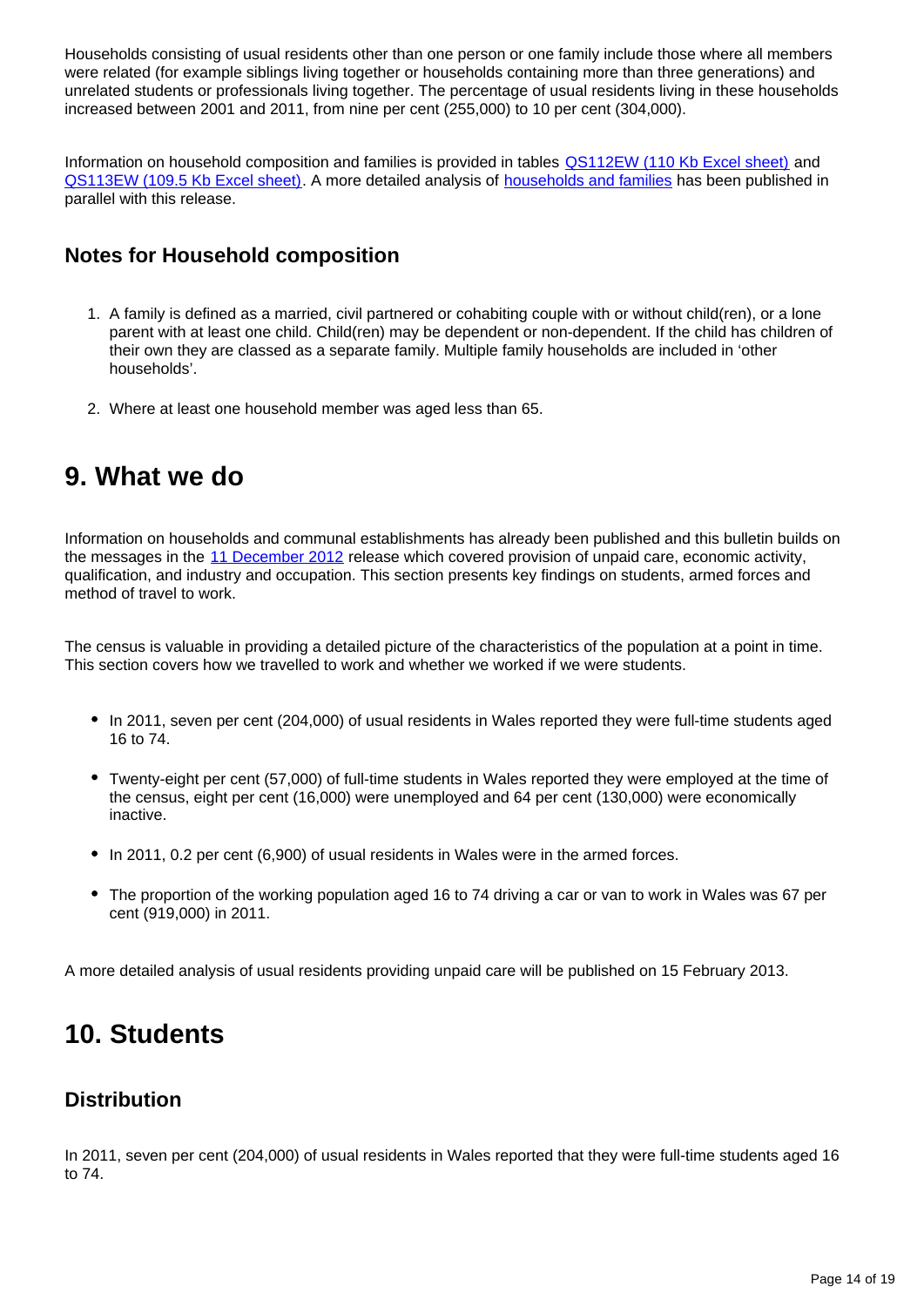The proportion of full-time students aged 16 to 74 increased by two percentage points since 2001 from five per cent (150,000). A similar finding occurred in England, where the number of full time students aged 16 to 74 increased from five per cent (2.5 million) to seven per cent (3.5 million) of the usually resident population between 2001 and 2011.

The region in England with the highest percentage of full-time students aged 16 to 74 was London (nine per cent, 700,000), with the lowest percentage in the East of England (five per cent, 315,000).

Most unitary authorities in Wales had fewer than 10 per cent of usual residents reporting they were full-time students aged 16 to 74. The exceptions were Ceredigion (15 per cent, 11,000) and Cardiff (12 per cent, 43,000).

### **Economic activity**

Students can be either economically active<sup>1</sup> (employed or unemployed) or economically inactive (not looking for work).

Of the 204,000 full-time students between the ages of 16 and 74 in Wales  $^2$  in 2011, 28 per cent (57,000) reported that they were employed, eight per cent (16,000) reported unemployment, and 64 per cent (130,000) were economically inactive.

Of the England regions, and Wales, the South West had the highest percentage (33 per cent, 100,000) of students in employment, as well as the lowest percentage of unemployed (eight per cent, 24,000).

London had the lowest percentage of students aged 16 to 74 in employment (26 per cent, 182,000), and the highest percentage of students that were economically inactive (65 per cent, 452,000).

Of the England regions and Wales, the North West had the highest percentage of unemployed students aged 16 to 74 (10 per cent, 45,000).

Within each unitary authority in Wales, the percentage of full-time students aged 16 to 74 in employment ranged from 21 per cent (2,400) in Ceredigion to 35 per cent (2,500) in Flintshire. The percentage of unemployed students ranged from five per cent (300) in Powys to 11 per cent (1,000) in Newport. The percentage of economically inactive full-time students aged 16 to 74 ranged from 57 per cent (4,100) in Flintshire to 68 per cent (7,700) in Ceredigion.

Information on the economic activity of full-time students is provided in table [QS603EW \(83.5 Kb Excel sheet\).](http://www.ons.gov.uk/ons/rel/census/2011-census/key-statistics-and-quick-statistics-for-electoral-divisions-and-output-areas-in-wales/rft---qs603ew.xls)

### **Notes for Students**

- 1. Due to definitional differences, and because the census questionnaire is self completed by the population of England and Wales, the census estimates of people in employment may differ from other sources as, for example, some respondents may include voluntary work when asked about employment. The most authoritative and up to date estimates of the labour market status, including employment and unemployment, are the labour market statistics that ONS publishes monthly. The census is valuable in providing a detailed picture at the time of the census of the characteristics of the economically active population.
- 2. Economic activity as collected by the 2011 Census was not directly comparable with 2001 due to factors that include changes in the underlying classification and improvements in the questions in the Census questionnaire. ONS will publish analysis later in 2013 to help users to understand how these estimates compare with those in the Labour Force Survey.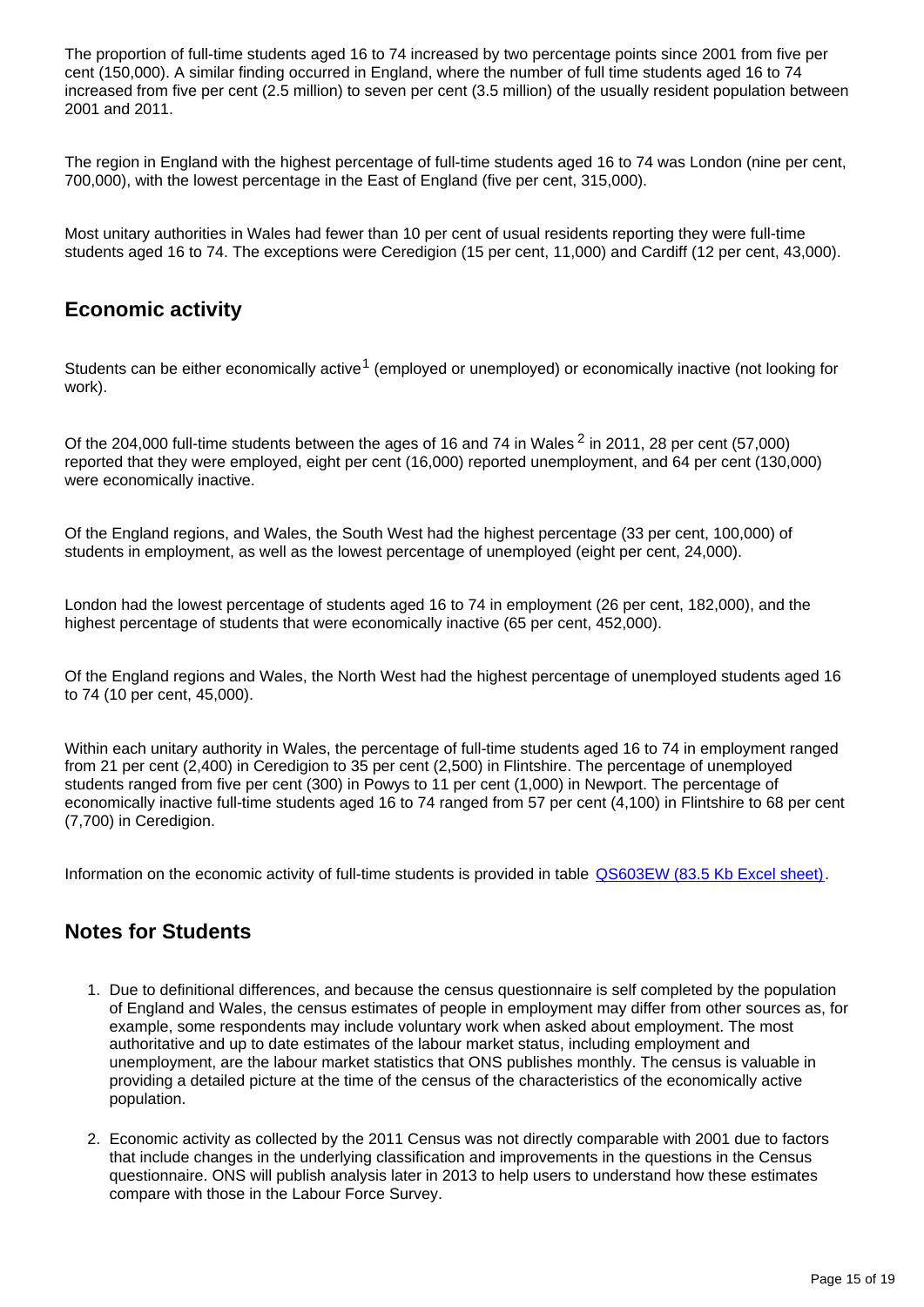## <span id="page-15-0"></span>**11. Armed forces**

In 2011, 0.2 per cent (6,900) of the usually resident population of Wales reported that they were in the armed forces, similar to 2001 (0.2 per cent, 5,300). In comparison the armed forces population of England made up 0.3 per cent (146,000) of the usually resident population.

In 2011, the largest percentage of usual residents who reported that they were members of the armed forces lived in the South West (0.6 per cent, 34,000) and the South East (0.4 per cent, 33,000). Of the England regions and Wales, London had the lowest percentage of usual residents in the armed forces (0.1 per cent, 6,300).

The Vale of Glamorgan (0.9 per cent, 1,100) was the unitary authority with the largest percentage of usual residents in the armed forces and Cardiff was the unitary authority with the smallest percentage of usual residents in the armed forces (0.1 per cent, 500).

Information on the armed forces is provided in table [QS121EW \(100.5 Kb Excel sheet\)](http://www.ons.gov.uk/ons/rel/census/2011-census/key-statistics-and-quick-statistics-for-electoral-divisions-and-output-areas-in-wales/rft-qs121ew.xls).

## <span id="page-15-1"></span>**12. Method of travel to work**

Method of travel to work<sup>1</sup> is the mode of transport used to cover the longest part, by distance, of a journey to work. This information is published for usual residents aged 16 to 74 who were working during the week before the census day, 27 March 2011.

In 2011, 61 per cent (1.4 million) of usual residents aged between 16 and 74 in Wales were in employment  $^2$ .

#### **Figure 5: Method of travel to work**

#### **Wales, 2011, employed usual residents aged 16 to 74**



**Source: Census - Office for National Statistics**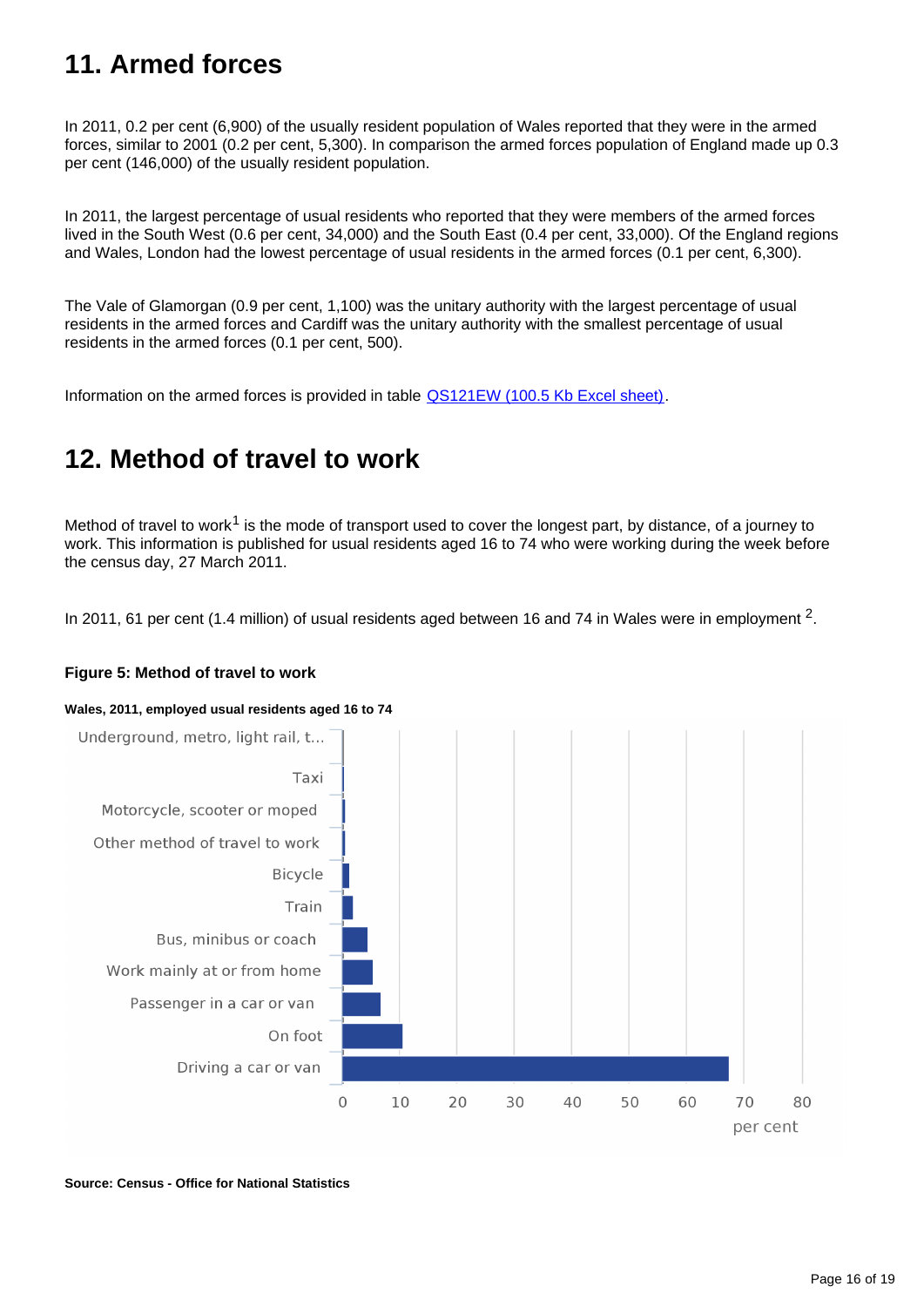The majority (67 per cent, 919,000) of 16 to 74 year olds in Wales in employment travelled to work by driving a car or van. Eleven per cent (145,000) travelled to work on foot, seven per cent (93,000) travelled to work as a passenger in a car or van and five per cent (73,000) worked mainly at or from home. As can be seen from Figure 5, each of the remaining categories was reported by less than five percent of usual residents in Wales aged 16 to 74 year olds in employment.

This release of census statistics does not allow for direct comparison between 2001 and 2011 for mode of travel to work for 16 to 74 year olds in employment<sup>3</sup>. Further comparison may be possible when workplace address statistics are published later in 2013.

Figure 6 shows that the main variation between England and Wales is in the proportion of usual residents aged 16 to 74 in employment using public transport (including buses, trains and underground trains/light rail/trams), and those using cars, vans, motorcycles and taxis.

In Wales, 75 per cent (one million) of usual residents aged 16 to 74 in employment travelled by car, van, motorcycle or taxi compared to 63 per cent (16 million) in England. Seven per cent (91,000) of usual residents aged 16 to 74 in employment travelled by bus, train or tram in Wales compared with 17 per cent (4.3 million) in England.

#### **Figure 6: Method of travel to work at unitary authority level**





#### **Source: Census - Office for National Statistics**

In Wales, the percentage of workers mainly using public transport ranged from two per cent (1,000) in Powys to 14 per cent (22,000) in Cardiff. The percentage using cars, vans, motorcycles or taxis ranged from 63 per cent (100,000) in Cardiff to 83 per cent (24,000) in Blaenau Gwent.

Cardiff had the highest percentage of workers travelling on foot or using a bicycle (19 per cent, 31,000), and Powys had the highest percentage of people working from home (13 per cent, 8,000).

Information on travel to work is provided in table [QS701EW \(85.5 Kb Excel sheet\)](http://www.ons.gov.uk/ons/rel/census/2011-census/key-statistics-and-quick-statistics-for-electoral-divisions-and-output-areas-in-wales/rft-qs701ew.xlsb). A more detailed analysis of this data will be published on 13 February 2013.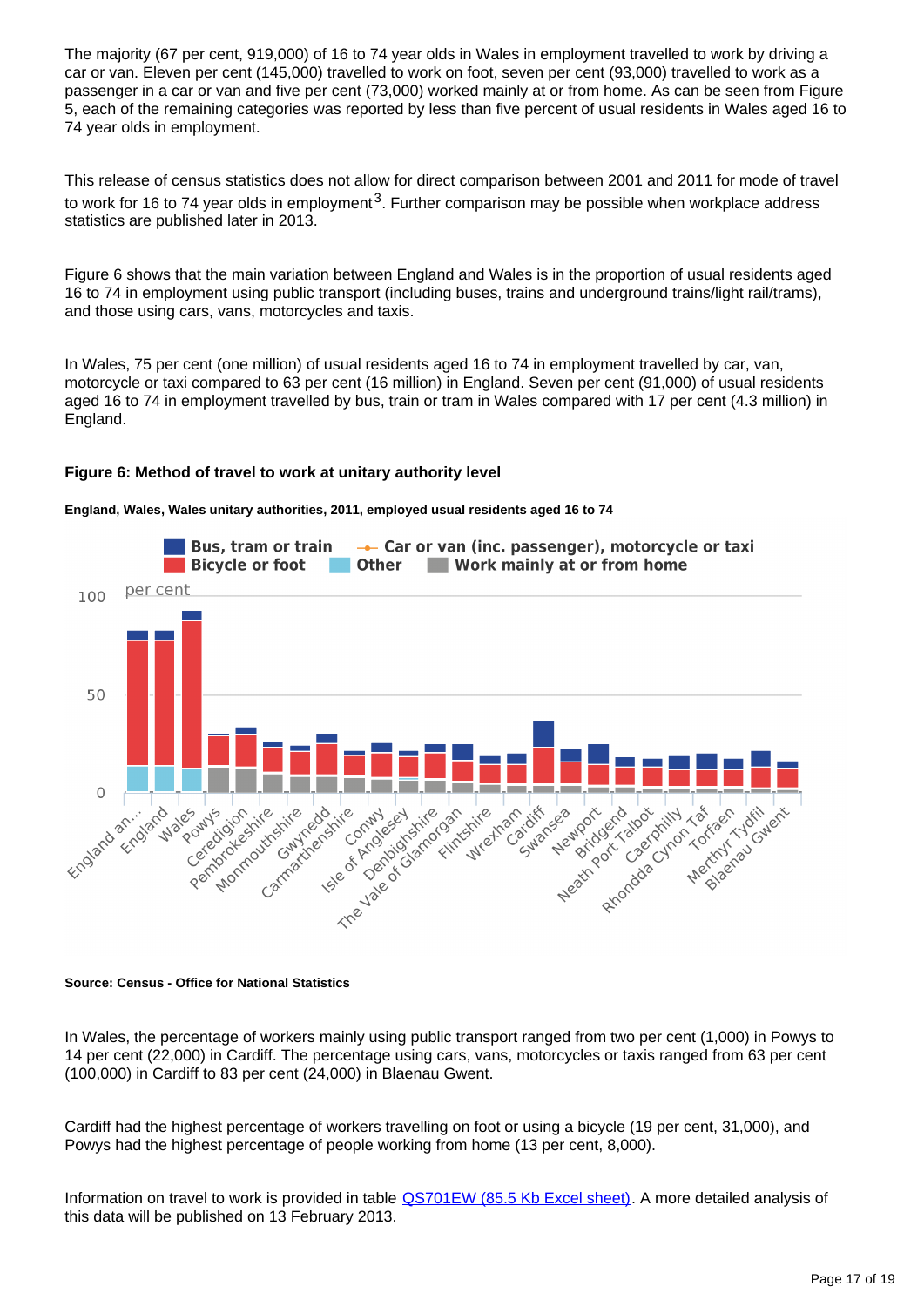### **Notes for Method of travel to work**

- 1. Due to definitional differences, and because the census questionnaire is self completed by the population of England and Wales, the census estimates of mode of travel to work may differ from other sources.
- 2. Due to definitional differences, and because the census questionnaire is self completed by the population of England and Wales, the census estimates of people in employment may differ from other sources as, for example, some respondents may include voluntary work when asked about employment. The most authoritative and up to date estimates of the labour market status, including employment and unemployment, are the labour market statistics that ONS publishes monthly. The census is valuable in providing a detailed picture at the time of the census of the characteristics of the economically active population.
- 3. Direct comparisons are not possible for mode of travel to work between 2001 and 2011. In 2001, people who recorded their place of work as working mainly at or from home were considered to have their mode of travel to work as working mainly at or from home. In 2011, people working mainly at or from home could record, for example, that they travelled to work as a driver in a car or van, despite being based at home. This extra information is useful for transport planning.

## <span id="page-17-0"></span>**13. Background notes**

- 1. This publication follows [previous releases of census data](http://www.ons.gov.uk/ons/rel/census/2011-census/index.html) including household and population totals and unitary authority level Key Statistics tables. The census provides estimates of the characteristics of all people and households in England and Wales on census day. These are produced for a variety of users including government, local and unitary authorities, business and communities. The census provides population statistics from national to local level. This bulletin discusses the results at the national and unitary authority level for Wales
- 2. In making comparisons to 2001, the population estimates (by age and sex) have been compared with the mid-year estimates for 2001. For other characteristics, comparisons are made with 2001 Census estimates, Both sources provide a rounded estimate of 2.9 million usual residents in Wales. Footnotes are provided with tables and charts to identify the data sources used.
- 3. 2001 Census data are available via the [Neighbourhood Statistics](http://www.ons.gov.uk/ons/external-links/other-government-departments/neighbourhood-statistics.html) website. Relevant table numbers for 2011 results are provided in all download files within this publication.
- 4. Interactive [data visualisations](http://www.ons.gov.uk/ons/guide-method/census/2011/census-data/2011-census-interactive-content/index.html) developed by ONS are also available to aid interpretation of the results.
- 5. Future releases from the 2011 Census will include more detail in cross tabulations, and tabulations at other geographies. These include wards, health areas, parliamentary constituencies, postcode sectors and national parks. Further information on future releases is available online in the [2011 Census Prospectus](http://www.ons.gov.uk/ons/guide-method/census/2011/census-data/2011-census-prospectus/index.html).
- 6. Due to definitional differences, and because the census questionnaire is self completed by the population of England and Wales, the census estimates of people in employment may differ from other sources as, for example, some respondents may include voluntary work when asked about employment. The most authoritative and up to date estimates of the labour market status including employment and unemployment are the labour market statistics that ONS publishes monthly. The census is valuable in providing a detailed picture at the time of the census of the characteristics of the economically active population.
- 7. Direct comparisons are not possible for mode of travel to work between 2001 and 2011. In 2001, people who recorded their place of work as working mainly at or from home were considered to have their mode of travel to work as working mainly at or from home. In 2011, people working mainly at or from home could record, for example, that they travelled to work as a driver in a car or van, despite being based at home. This extra information is useful for transport planning.
- 8. ONS has ensured that the data collected meet users' needs via an extensive 2011 Census outputs [consultation](http://www.ons.gov.uk/ons/guide-method/census/2011/consultations--users-and-local-partners/index.html) process in order to ensure that the 2011 Census outputs will be of increased use in the planning of housing, education, health and transport services in future years.